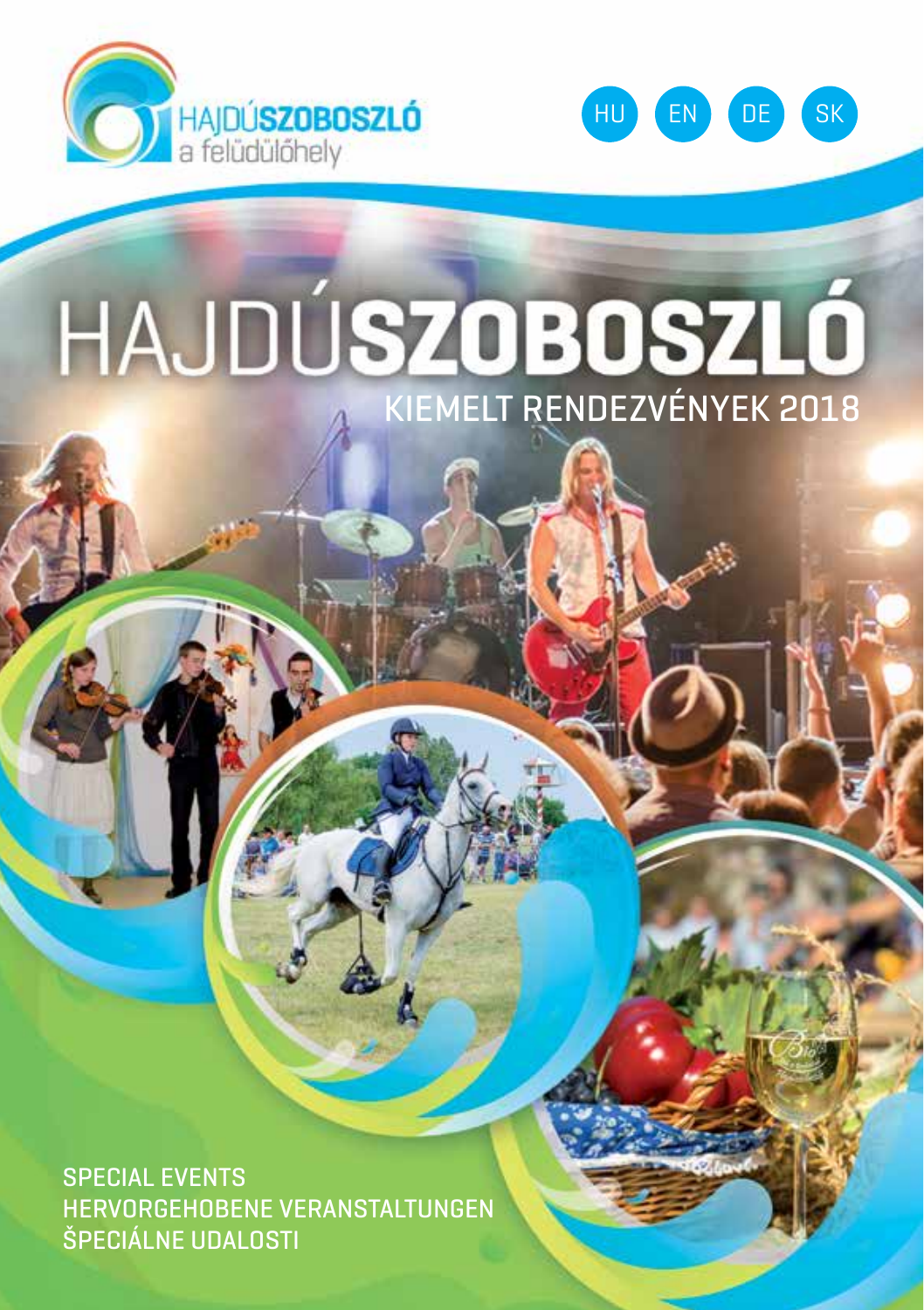

- HU Általános programok Bővebben www.hajduszoboszlo.hu/rendezvenyek
- DE Algemeine Veranstaltungen Weiter https://hajduszoboszlo.hu/de/
- EN General events For more information: https://hajduszoboszlo.hu/en/
- SK Všeobecné podujatia Viac https://hajduszoboszlo.hu/sk/

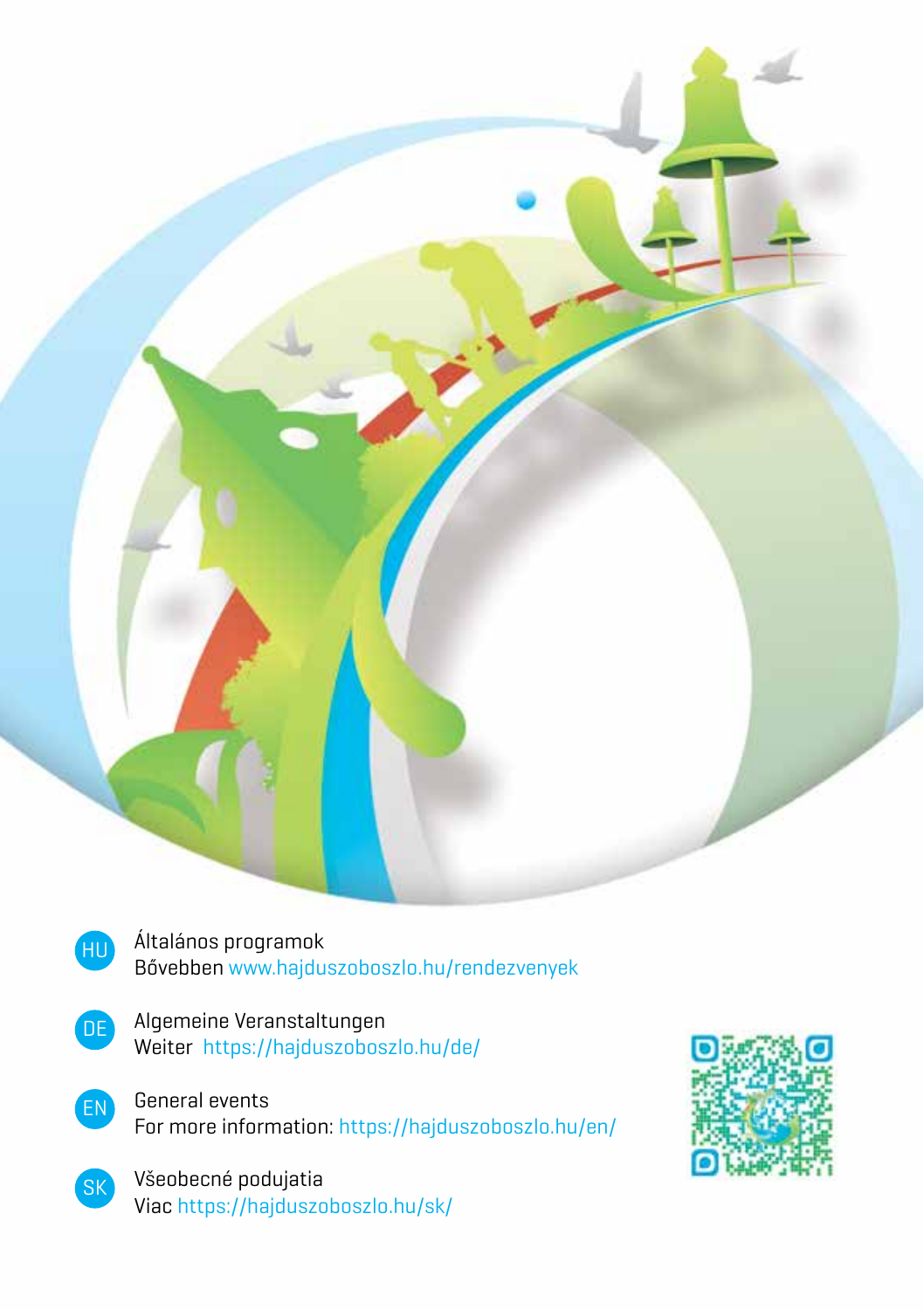

#### HU DE L'ANNO DE L'ANNO DE L'ANNO DE L'ANNO DE L'ANNO DE L'ANNO DE L'ANNO DE L'ANNO DE L'ANNO DE L'ANNO DE L'AN

**Hajdúszoboszló** tradicionális üdülőhely Magyarországon. A pihenés alatt a gyógy-, wellness és szórakoztató szolgáltatások mellett nélkülözhetetlenek a programok és rendezvények. Ezen igények és a tökéletes üdülés megvalósulásához szeretnénk bemutatni e prospektusban a sokszínű eseménykínálatot. Hajdúszoboszlón egész évben pezseg az élet!

### EN SK

**Hajdúszoboszló** is a traditional resort in Hungary. For recreation it is essential that there should be programs and events also available in addition to therapeutic, wellness and entertainment services. In this brochure we would like to introduce the wide variety of events available in Hajdúszoboszló, which may contribute to your perfect rest. Life is effervescent in Hajdúszoboszló throughout the year!



**Hajdúszoboszló** ist ein traditioneller Urlaubsort in Ungarn. Während der Erholung sind neben den Heil-, Wellness-, und Unterhaltungsdienstleistungen die verschiedenen Programme und Veranstaltungen unerlässlich. Für diese Ansprüche und für ein perfektes Erholungserlebnis möchten wir in diesem Prospekt das vielfältige Programmangebot vorstellen. In Hajdúszoboszló sprudelt das Leben das ganze Jahr über!

**Hajdúszoboszló** je tradičným dovolenkovým miestom v Maďarsku. Počas odpočinku a popri liečbe, wellnessu a kultúrnych služieb sú nenahraditeľné aj programy a akcie. V tomto prospekte by sme Vám chceli predstaviť pestrú paletu našich akcií, ktoré prispejú k realizácii perfektnej dovolenky. V Hajdúszoboszló je čulý ruch počas celého roka!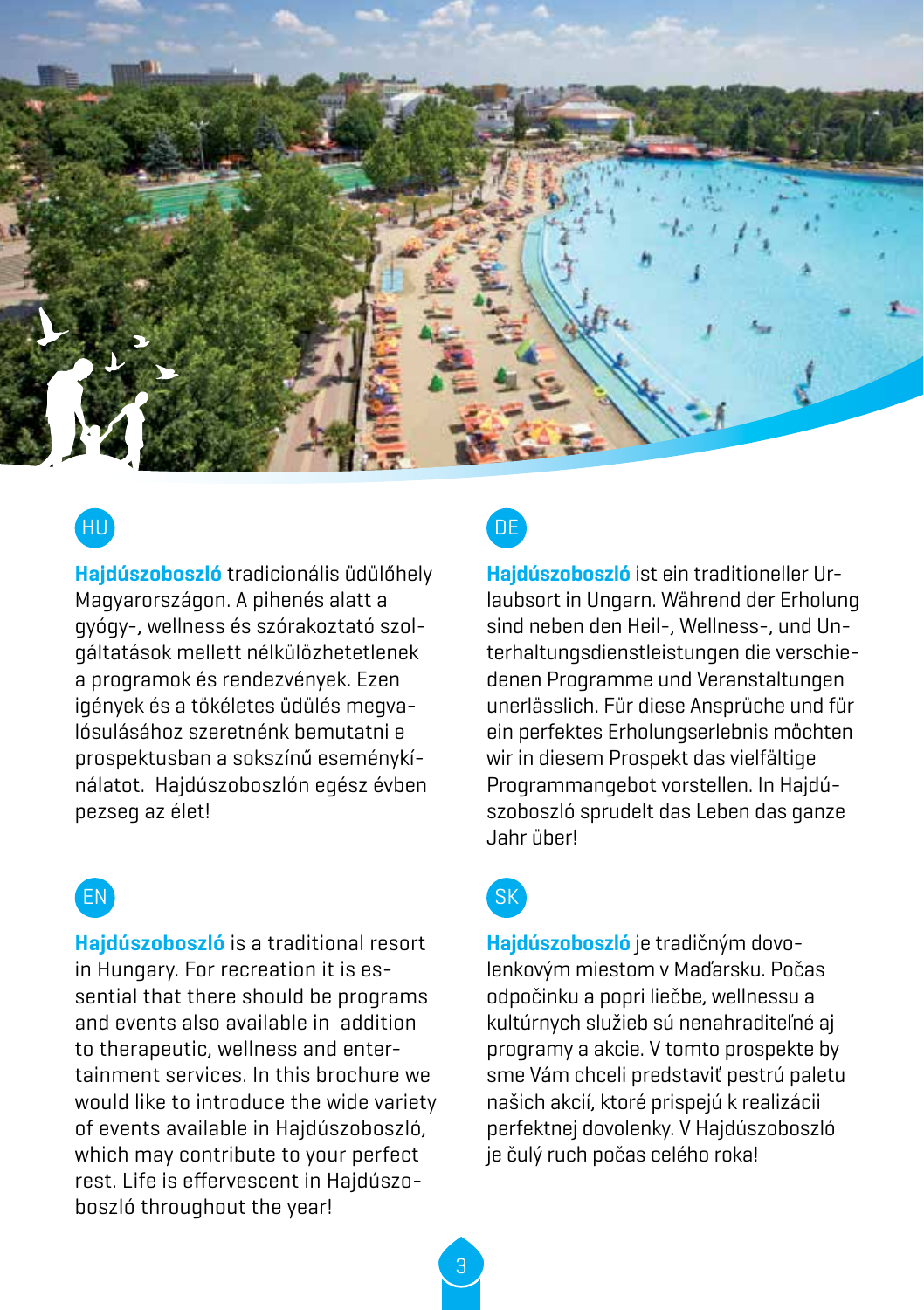

# *Március 2- április 6.*

# *Szoboszlói Tavaszi Művészeti Napok*

Legújabb hagyományaink egyik legszebbike a Kulturális Központ márciusi művészeti fesztiválja. A változatos programok között kiállítások, zenés-táncos produkciók, koncertek, irodalmi estek, előadások várják az érdeklődőket. **Helyszín: Kulturális Központ**



#### **2. März - 6. April Szoboszlóer Kunsttage im Frühling**

Das schönste unserer neuesten Traditionen ist das Kunstfestival unseres Kunstzentrums. Das abwechslungsreiche Programm erwartet die Besucher mit Ausstellungen, Musik- und Tanzproduktionen, Puppentheater, Literaturabenden und Vorlesungen.

**Schauplatz: Kunstzentrum**



#### **2 March - 6 April Spring Art Days in Hajdúszoboszló**

One of the nicest of our most recent traditions is the art festival of the cultural centre held in March. People interested may participate in a wide variety of programs including exhibitions, music and dance performances, puppet-shows, literature evenings, lectures.

#### **Location: cultural centre**



#### **2. marca - 6. apríl Jarné umelecké dni v Hajdúszoboszló**

Najkrajšim podujatím medzi najnovšími tradíciami je festival poriadaný kultúrnym centrom. Návštevníkov čakajú s rôzne programy, výstavy, hudobné a tanečné vystúpenia, bábkové divadlo, literárne večery.

**Miesto: Kulturális Központ**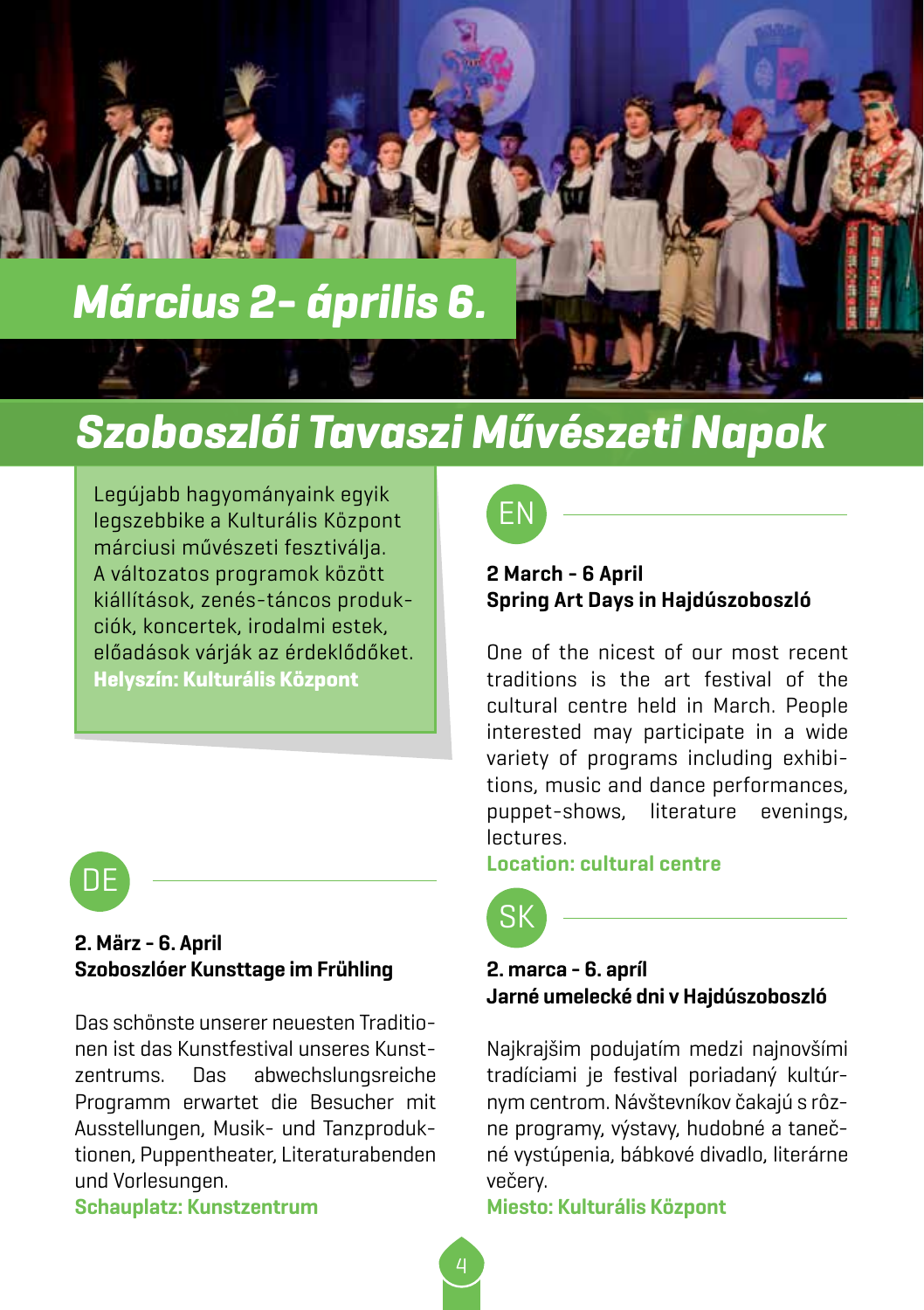# *Március 15-17.*

# *Szoboszlói Toros Napok*

A Szoboszlói Toros Napok nyitja a 2017-es év gasztrokulturális programjainak sorát! A rendezvény célja a hagyományaink ápolása, a régmúlt disznóvágások hangulatának felidézése! A fesztiválon számos népi és táj jellegű étel mellett, lelket melengető magyar pálinkák és borok is szerepelnek a gasztonómiai kínálatban a változatos programok mellett! **Helyszín: Szent István Park**



#### **15-17. März Schlachttage in Szoboszló**

Die Schlachttage von Szoboszló eröffnen eine Reihe von Gastronomieprogrammen in 2018! Ziel der Veranstaltung ist die Pflege unserer Bräuche, das Wachrufen des Flairs vergangener Schweineschlachtungen! Beim Festival stehen auf Gastronomischen Speisekarte neben den vielen völkischen und land-schaftlichen Speisen und abwechslungsreichen Programmen auch die seelenerwärmende ungarischen Schnäpse (Pálinka) und Weine! **Schauplatz: Szent István Park**



#### **15-17 March Pig Feast Days in Szoboszló**

The series of the gastro-cultural events in 2018 opens with the Pig Feast Days in Szoboszló. This event serves the purpose of maintaining our traditions, evoking the ambiance of the old pig feast days! Beyond a variety of programs, the gastronomic offer of the festival includes some heartwarming Hungarian spirits and wines, as well as a number of rustic and local dishes. **Location: Szent István Park**



#### **15-17. marca Zábíjačkové dni v Hajdúszoboszló**

Rad gastrokulturálnych podujatí v roku 2018 otvárajú Zabíjačkové dni v Hajdúszoboszló! Cieľom tohto podujatia je zachovávanie tradícií a oživenie atmosféry zabíjačiek v minulosti. Na tomto festivale s pestrými programami budú v kulinárnej ponuke tradičné ľudové a oblastné jedlá, maďarské destiláty a vína, ktoré ohrejú aj Vašu dušu ! **Miesto: Szent István Park**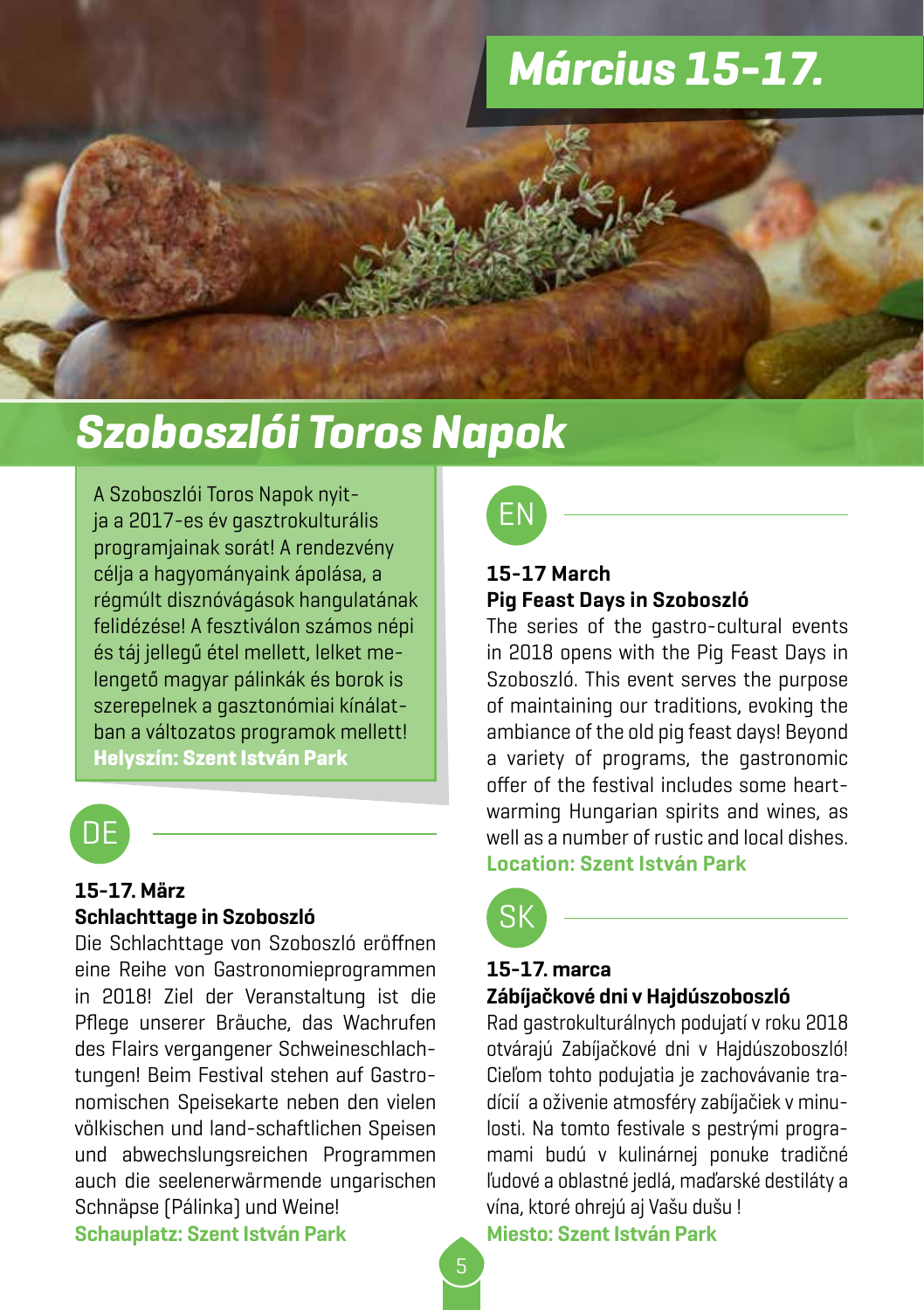

### *Hungarospa Strandnyitó*

Az év szezonnyitó bulija, hagyományos rendezvénye a hajdúszoboszlói fürdőnek. Az esti program divatbemutatóval kezdődik, majd magyar popzenészek szórakoztatják a vendégeket. Fellépő művészek: Karácsony János, Solti János, Veres Mónika, Heincz Gábor Biga, Abrakazabra zenekar. A koncerteket látványos tűzijáték zárja! **Helyszín: Hungarospa strand, Hajószínpad**



#### **28. April Hungarosparty Stranderöffnung**

Das ist die Party zum Saisonauftakt des Jahres, eine traditionelle Veranstaltung des Hajdúszoboszlóer Bades. Das Programm beginnt um 18 Uhr mit einer Modenschau, danach werden die Gäste mit Livemusik-Konzerten unterhalten. Spektakuläres Feuerwerk zum Abschluss des Programms! **Schauplatz: Hungarospa Strandbad**



#### **28 April Hungarosparty strand opening**

This is the season-opening party of the year and a traditional event of Hajdúszoboszló spa. The evening program will start at 6.00 p.m. with a fashion show, and then the guests can have fun at live music concerts. The program will end with spectacular fireworks!

**Location: Hungarospa open air bath**



#### **28. apríl Hungarosparty**

**– zahájenie letnej kúpaliskovej sezóny**

Toto podujatie zaháji tohtoročnú sezónu, je tradičnou akciou kúpelov v Hajdúszoboszló. Večerný program sa začína o 18:00 módnou prehliadkou, potom sa hostia môžu zabávať pri počúvaní živých koncertov. Program uzatvára veľkolepý ohňostroj!

**Miesto: Pláž Hungarospa**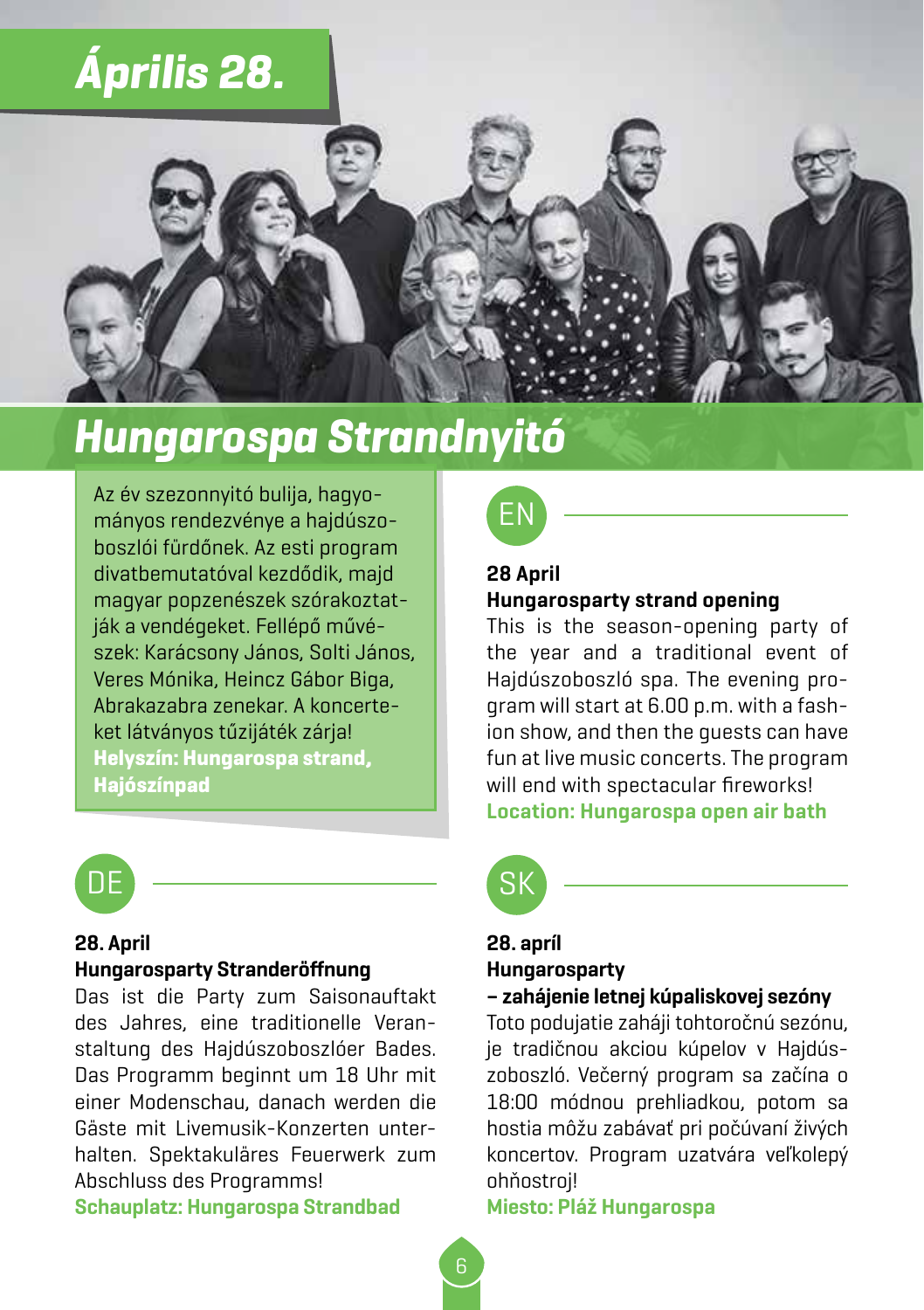# *Április 28-30.*

# *Hajdúsági Ízek Fesztiválja*

Hajdúszoboszló, mint hajdúváros e rendezvény keretében szeretné, megismertetni a látogatókat a hagyományos hajdúsági ételekkel eredeti és modern receptek alapján elkészítve és felkínálva a helyi vendéglátók által. A rendezvény színpadán koncertek és egyéb szórakoztató előadások lesznek láthatóak három napon keresztül. **Helyszín: Szent István Park**



#### **28-30. April**

#### **Festival der Spezialitäten der Hajdúság**

Als Stadt der Heiducken möchte Hajdúszoboszló im Rahmen dieser Veranstaltung die Besucher mit den traditionellen Spezialitäten der Hajdúság bekannt machen, die aufgrund ursprünglicher und moderner Rezepte zubereitet und in den Gaststätten des Ortes angeboten werden. 3 Tage lang werden auf der Bühne des Veranstaltungsortes Konzerte und andere unterhaltsame Veranstaltungen dargeboten.

**Schauplatz: Szent István Park**

EN

#### **28-30 April Food Festival of Hajdúság**

Within the framework of this event, Hajdúszoboszló, as a former city of Hajduk would like to introduce traditional dishes of Hajdúság to the visitors prepared based on original and modern recipes and offered by the local hosts. On the event's stage there will be concerts and other entertainment programs held for three days.

#### **Location: Szent István Park**



#### **28-30. Apríl**

**Gastronomický festival jedál z regiónu Hajdúság**

Hajdúszoboszló, ako hajdukské mesto v rámci tejto akcie by Vás ochotne zoznámilo s tradičnými hajdukskými jedlami, ktoré pre našich ctených hostí pripravujú miestne jedálne podľa pôvodných a moderných receptúr. V dobe trvania festivalu na javisku podujatia budú usporiadané koncerty a iné zábavné podujatia. **Miesto: Park svätého Štefana**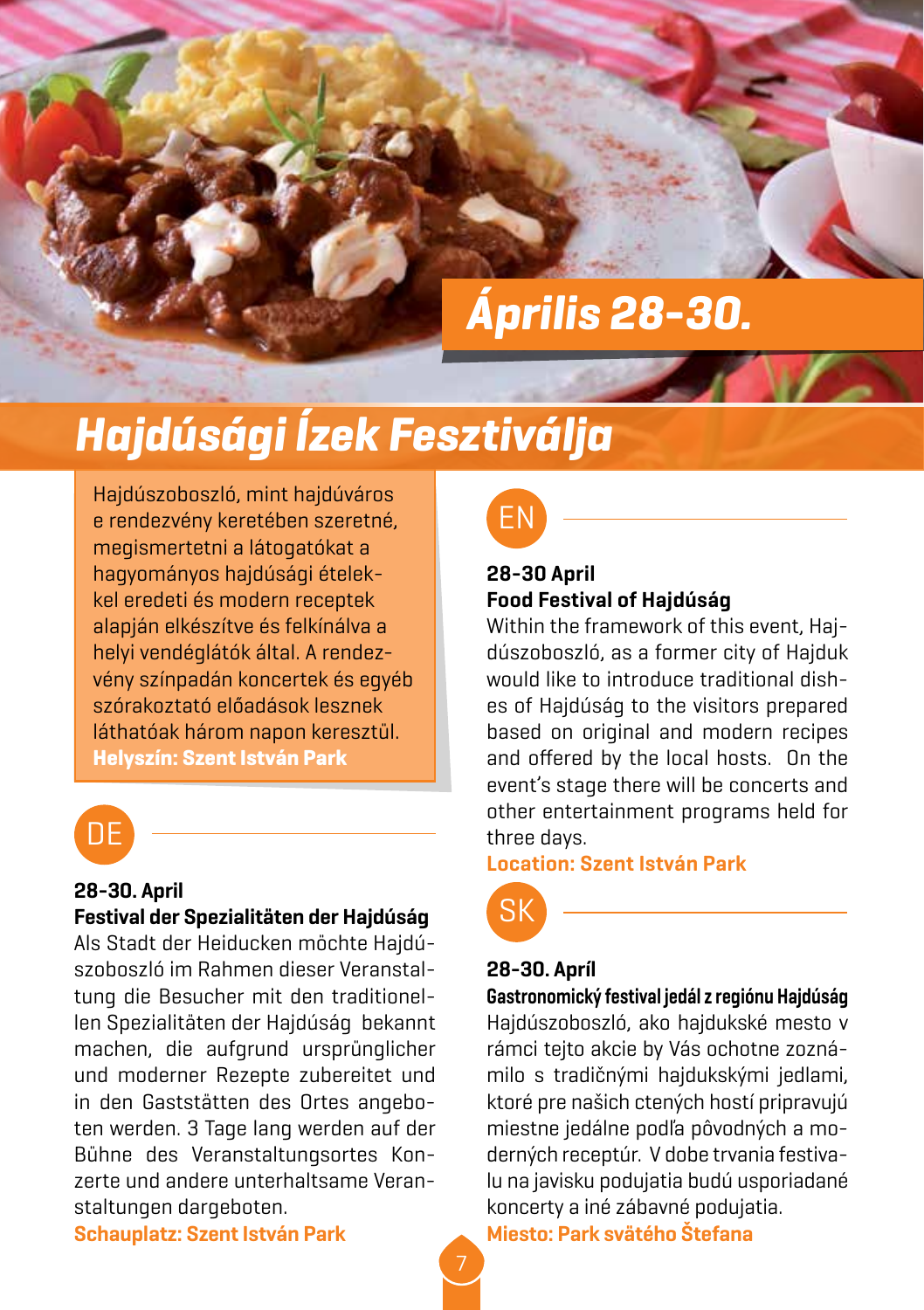# *Május 18-20.*

# *Hajdúszoboszlói Grillétel- és Sörfesztivál*

A jó idő beköszöntével megrendezett gasztronómiai eseményen grillezett, szabad tűzön készült ételeket és azokhoz illő ízletes söröket, sörkülönlegességeket kóstolhatnak meg az ínyencek. Frissen sütött szaftos grillek, kísérje le hideg sörrel!

**Helyszín: Szent István Park**



#### **18-20. Mai Hajdúszoboszlóer Grill und Bier Festival**

Mit der Ankunft des schönen Wetters können die Gourmets unter den Besuchern im Rahmen dieser gastronomischen Veranstaltung gegrillte, auf freiem Feuer zubereitete Gerichte und dazugehörige gute Biere und Bierspezialitäten kosten. Frisch gebratene saftige Grillspeisen und ein kühles Bier! **Schauplatz: Szent István Park**

EN

#### **18-20 May Grilled Food and Beer Festival in Hajdúszoboszló**

At this event greeting the arrival of nice weather the gourmands may taste grilled plates and dishes prepared on open fire, accompanied with tasteful beers and beer specialties that harmonise with the meals. Freshly grilled tasteful plates, accompanied with cold beer!

**Location: Szent István Park**



#### **18-20. Mája Festival Grilovaných jedál a Piva**

Na gastronomickom podujatí organizovanom po príchode dobrého počasia môžu labužníci ochutnať grilované a na ohnisku varené jedlá a pivné speciality. Čerstvo pečené šťavnaté grilované jedlá opláchnite studeným pivom! **Miesto: Szent István Park**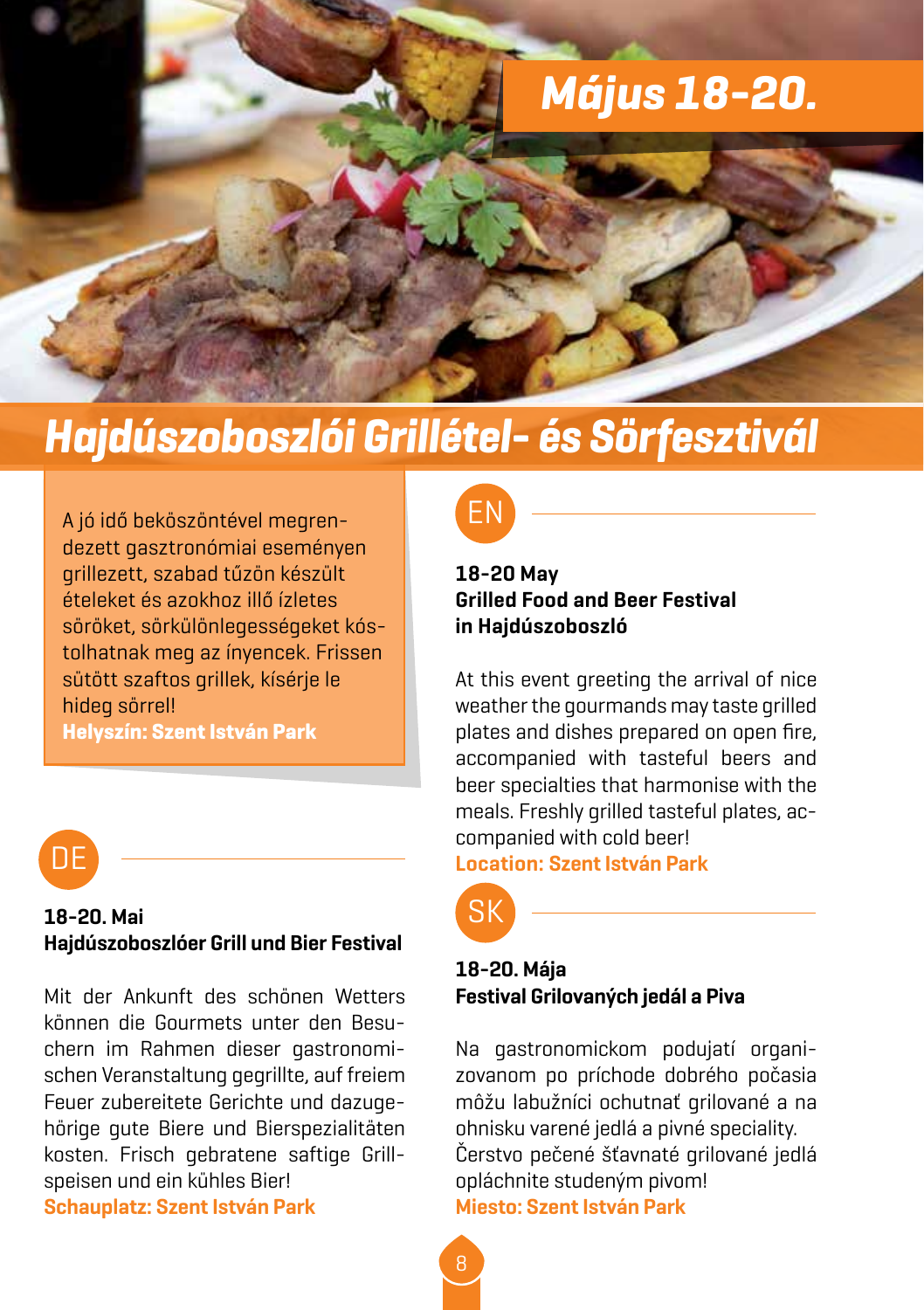

# *Bizonyítványbuli*

Nagyszabású tanévzáró szabadtéri buli köszönti a nyári szünetet. A kiemelt rendezvényen minden évben egy-egy ismert zenekar ad koncertet a város fesztivál terén található szabadtéri színpadon. **Helyszín: szabadtéri színpad**



#### **16 June Diploma Party**

Summer vacation is greeted by this large scale school year closing open air party. In addition to the invited star guests, the music bands participating in the SzobRock talent search competition may be also seen on the stage. **Location: open air stage**



#### **16. Juni Zeugnisfeier**

Eine große Freilichtparty zum Abschluss des Schuljahres eröffnet die Sommerpause. Festival nehmen neben den Stargästen auch die Teilnehmer des Talentwettbewerbs SzobRock teil. **Schauplatz: Freilichtbühne**



#### **16. júna Oslava vysvedčenia**

Monumentálnym podujatím pod šírim nebom otvárame letné prázdniny. Podujatí vystúpia popri celebritách aj skupiny ktoré sa zúčastnili súťaže hladania talentu SzobRock. **Miesto:amfiteáter**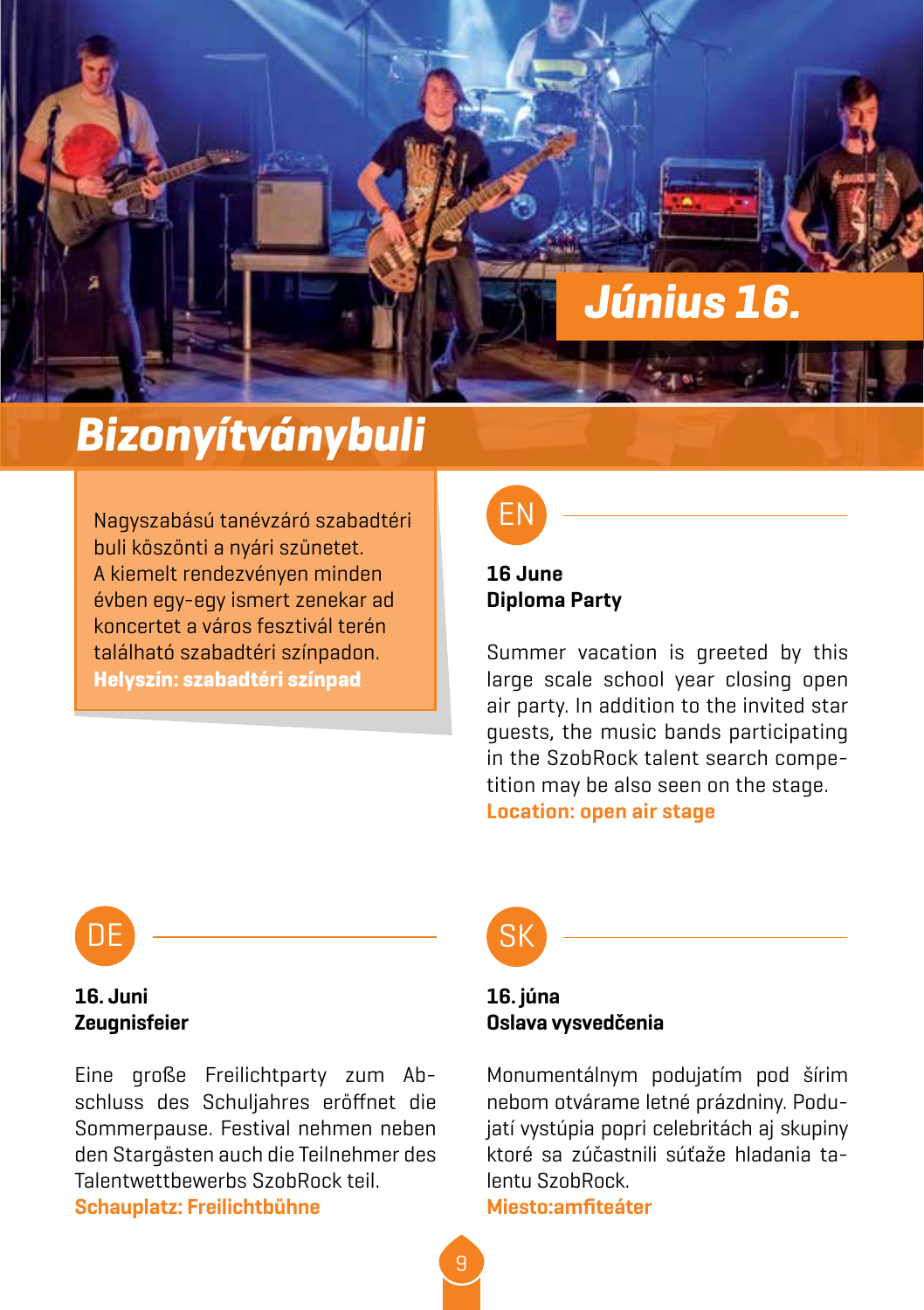# *Június 23.*

# *A Nap ünnepe – Táncoljuk át az éjszakát!*

Szent Iván éjjelén évszázadok óta tüzek gyulladnak, tündérek libbennek, párra találnak a magányosok. Várjuk azokat, akik az év legrövidebb éjszakáján részesei akarnak lenni e különleges élménynek. **Helyszín: szabadtéri színpad**



#### **23 June Festival of the Sun – Let's dance the night away!**

In the Midsummer Night fires are ignited, angels dance, and lonely people find their couples. People should come, who want to be the participants of this special adventure in the shortest night of the year.

**Location: open air stage**



#### **23. Juni Sonnenfest – Tanzen wir die ganze Nacht lang!**

In der Nacht des Johann wird seit Jahrhunderten ein Feuer gezündet, Feen fliegen umher, die Einsamen finden ihr Paar. Wir erwarten alle, die in der kürzesten Nacht des Jahres Teil an diesem Erlebnis haben wollen.

**Schauplatz: Freilichtbühne**



#### **23. júna Oslava slnka – Pretancujme celú noc**

Od dávnych storočí sa počas Svätojánskej noci zapalujú ohne, lietajú víly, a osamelí ľudia nájdu svoj pár. Čakáme tých, ktorý chcú byť časťou tohto výnimočného zážitku za najkratšej noci v roku. **Miesto: amfiteáter**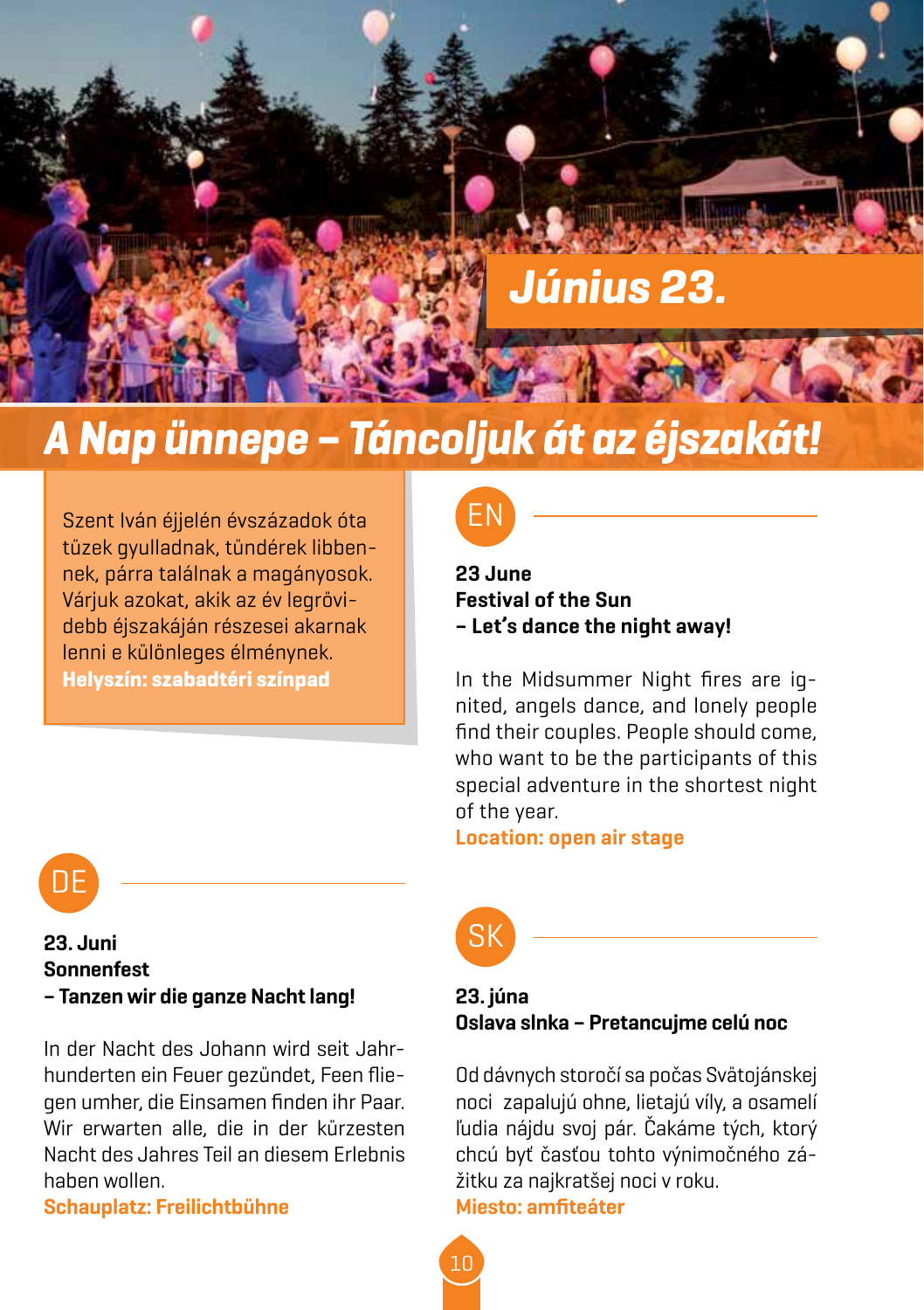

### *Hungarospa születésnapi koncert*

2018-ban a Hungarospa 91. születésnapját ünnepli és az alkalomhoz méltóan 21 órától Kökény Attila élő koncertje szórakoztatja vendégeinket! Napközben a strand vendégei a Miss Alpok Adria szépségversenyen szurkolhatnak a vízben hűsölve. A programot látványos tüzijáték zárja. **Helyszín: Hungarospa strand**



#### **28 July**

#### **Hungarospa Birthday live concert**

In 2018, Hungarospa will celebrate its 91th birthday and during this festive occasion, the live concert of Honeybeast, a national star band will entertain guests from 9.00 p.m. The program will end with spectacular fireworks! **Location: Hungarospa open air bath**



#### **28. Juli Livekonzert zum Jahrestag des Hungarospa**

Im Jahr 2018 feiert das Hungarospa sein 91. Jubiläum und dem Anlass angemessen unterhält unsere Gäste ab 21:00 Uhr Livekonzert! Spektakuläres Feuerwerk zum Abschluss des Programms!

**Schauplatz: Hungarospa Strandbad**



#### **28. júla**

**Na narodeniny Hungarospa živý koncert**

Na narodeniny Hungarospa živý koncert. V roku 2018 Hungarospa oslavuje 91. narodeniny a primerane tejto príležitosti od 21.00 živý koncert preslávenej domácej skupiny Attila Kökény poskytne zábavu pre hostí! Program uzatvára veľkolepý ohňostroj! **Miesto: Pláž Hungarospa**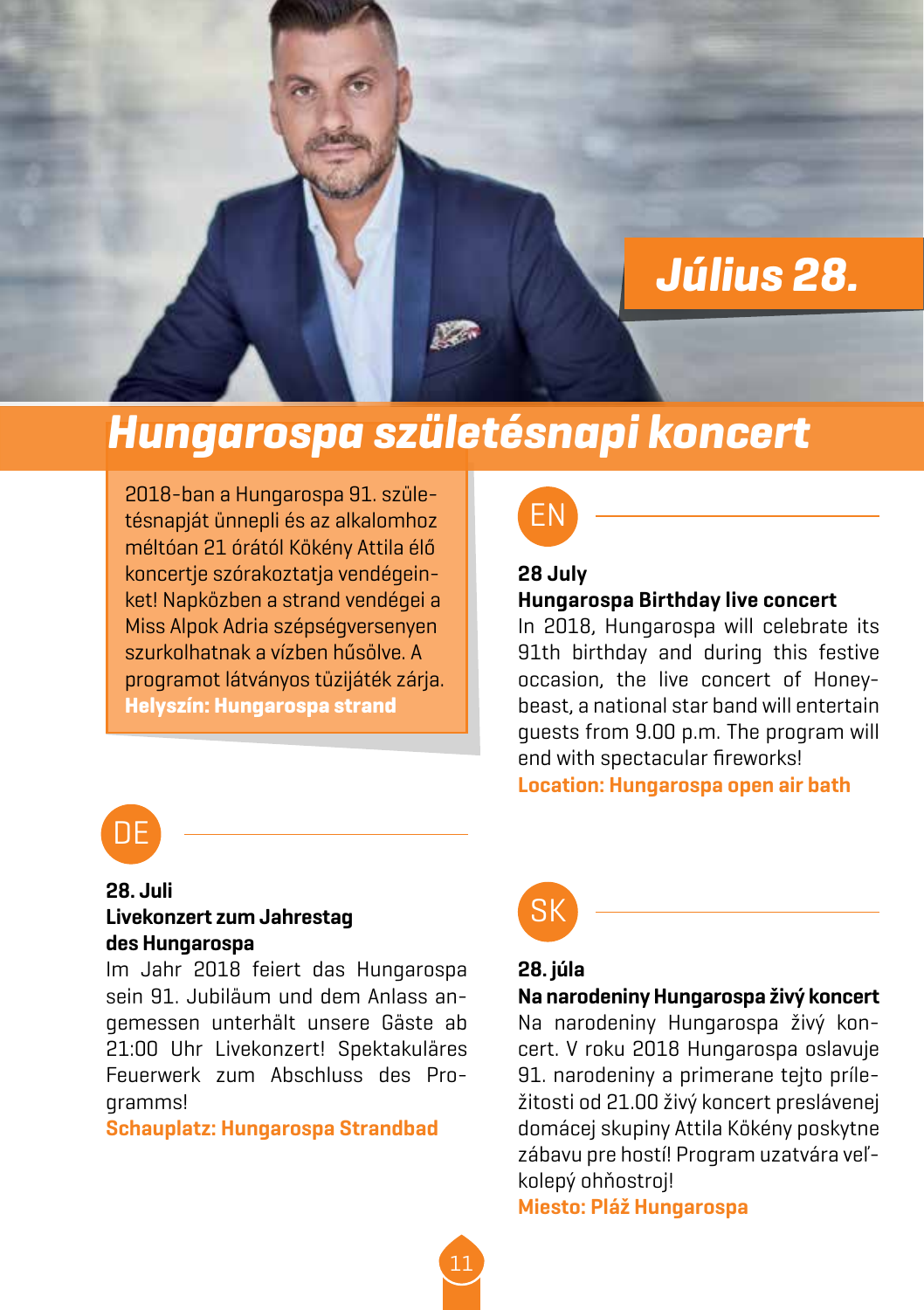# *Július 27-29.*

### *Szoboszlói Folkhétvége*

Július utolsó hétvégéjén a népművészeté és a néptáncé a főszerep. A fesztiválon a népművészet mesterei változatos bemutatókkal várják az érdeklődőket a kézművesek utcájában. Esténként országos, nemzetközi hírű népzenekarok, táncosok nyújtanak maradandó zenei élményt. **Helyszín: szabadtéri színpad, Szent István park**



**TABLE** 

#### **27-29. Juli**

#### **Szoboszlóer Folklorewochenende – Volksmusik-, Volkstanzfestival**

Am letzten Juliwochenende spielt die Volkskunst und der Volkstanz die Hauptrolle. Die Meister der Volkskunst erwarten die Besucher mit abwechslungsreichen Vorstellungen in der Straße der Handwerker. Abends sorgen landesweit und international bekannte Volksmusikgruppen und Tänzer für bleibende Erlebnisse. **Schauplatz: Freilichtbühne, Szent István Park**



#### **27-29 July**

#### **Szoboszló Folk Weekend – folk music and folk art festival**

Folk art and folk dance shall be in the focus during the last weekend of July. The masters of folk art await people interested with a wide variety of performances in the street of craftsmen. In the evenings folk bands, dancers of national and international reputation will make the evening really memorable.

**Location: open air stage, Szent István Park**



#### **27-29. júla**

**Folkvíkend–festival ľudovej hudby a umenia** Posledný júlový víkend má hlavnú rolu ľudové umenie a ľudové tance. V ulici ručných umení majstrovia ľudového umenia očakávajú záujemcov so zaujímavými ukážkami. Po večeroch nám poskytnú nezabudnutelné zážitky celoštátne a medzinárodne uznávané ľudové orchestre, sólisti a tanečníci. **Miesto: amfiteáter, Szent István Park**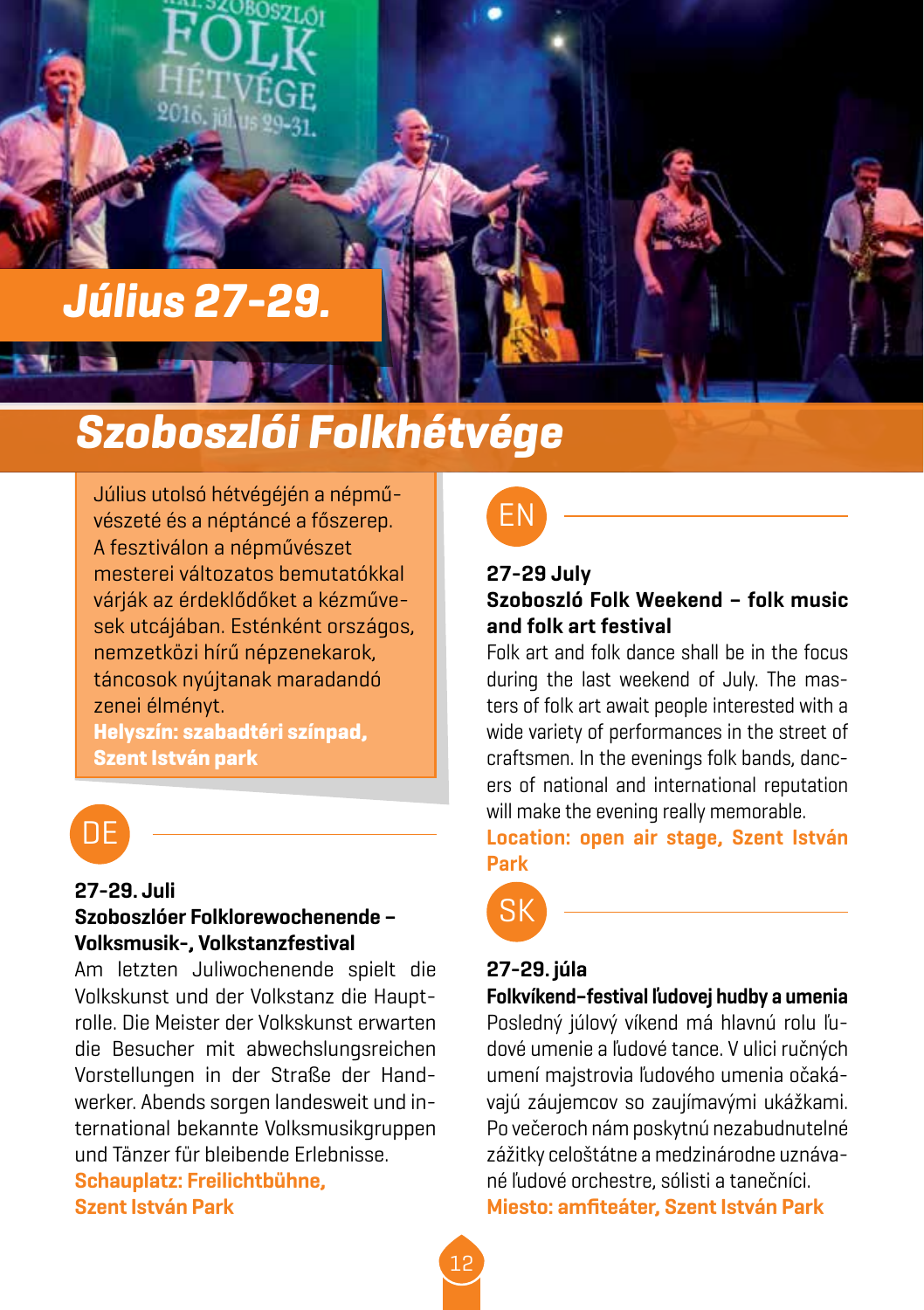### *Augusztus 3-5.*

### *Szoboszlói Dixieland Napok*

Augusztus első hétvégéjén a dixie és jazz muzsika szerelmeseit várja Hajdúszoboszló. A Fesztivál tér szabadtéri színpadán minden este több hazai nemzetközileg is elismert zenekar ad élő koncertet. A három napos rendezvényre a belépés minden érdeklődőnek ingyenes.

**Helyszín: szabadtéri színpad**



#### **3-5. August Szoboszlói Dixieland Tage**

Hajdúszoboszló erwartet die Freunde der Dixie-Musik am ersten Augustwochenende. Auf der Freilichtbühne präsentieren sich bekannte Bands, wie die Molnár Dixieland Band und Illényi Katica, die Benkó Dixieland Band, die Bohém Ragtime Band oder die Police Big Band. **Schauplatz: Freilichtbühne**

EN

#### **3-5 August Szoboszló Dixieland Days**

Hajdúszoboszló awaits the lovers of Dixie music in the first weekend of August each year. On the open air stage among others such famous music bands will entertain the audience as the Molnár Dixieland Band and Katica Illényi, the Benkó Dixieland Band, the Bohém Ragtime Band, and the Police Big Band.

**Location: open air stage**



#### **3-5. augusta Dni Dixilandu v Hajdúszobosló**

Prvý augustový víkend Hajdúszobosló čaká milovníkov dixilandu. V amfiteátri medzi inými vystúpia aj také známe skupiny ako Molnár Dixieland Band a Illényi Katica, Benkó Dixieland Band, Bohém Ragtime Band a Police Big Band. **Miesto: amfiteáter**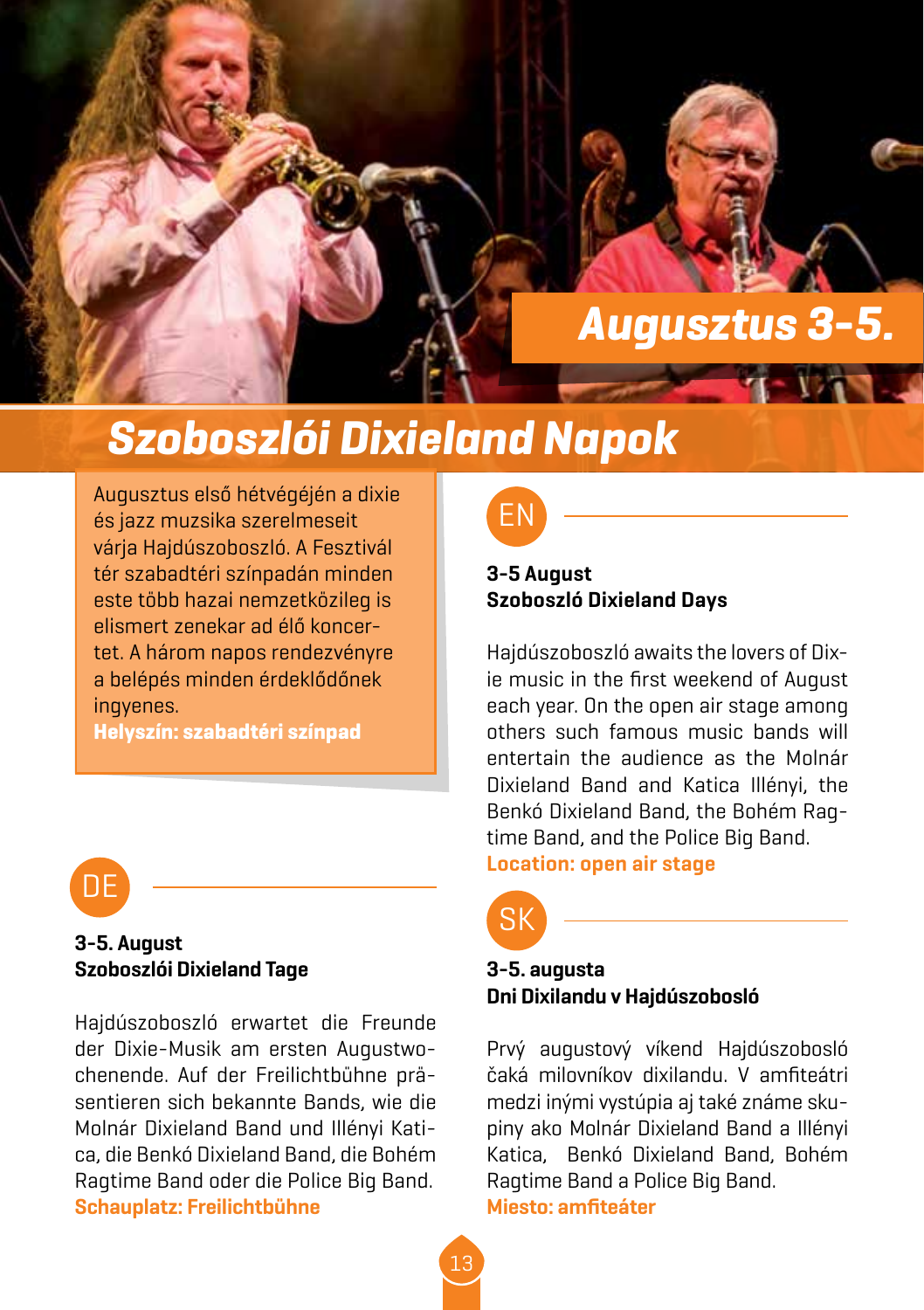

### *Kösely-kupa Lovasverseny*

A több mint három évtizedes múltra visszatekintő Kösely-kupa a régió egyik legszínvonalasabb lovasversenye. Hajdúszoboszló Város Nagydíjáért az ország minden részéről érkeznek versenyzők. A versenyt megelőző napon parádés lovas felvonulás, majd másnap a díjugrató számok mellett színes programok – bemutatók-, csikósverseny, kirakodóvásár – várja az érdeklődőket. **Helyszín: repülőtér**



#### **5. August Kösely-Pokal Pferderennen**

Der auf eine drei Jahrzehnte lange Geschichte zurückblickende Kösely-Pokal ist eines der niveauvollsten Pferderennen der Region. Um den großen Preis der Stadt Hajdúszoboszló kämpfen viele Teilnehmer aus dem ganzen Land. Neben den Springrennen erwarten die Besucher viele bunte Programme, wie Vorstellungen, Fohlenrennen und eine Messe. **Schauplatz: Flugplatz**



#### **5 August Kösely Cup Horse Race**

The Kösely Cup horse race that has a three decade past is one of the most highly ranked horse race of the region. Competitors are coming from all the regions of the country to win the Great Cup of the city of Hajdúszoboszló. People are awaited by colourful programs – shows, horse wrangler competition, and a traditional street fair – in addition to Show Jumping **Location: Airport**



#### **5. augusta Konské preteky o Koselyho pohár**

Preteky o Koselyho pohár majú už trojdesaťročnú minulosť a sú najvýznamnejšími pretekami regiónu.Na preteky o Veľkú cenu Hajdúszoboszló prichádzajú účastníci z celej republiky. Záujemcov o preteky očakáva pestrý program – ukážky a predvádzanie koniarov a jarmok. **Miesto: letisko**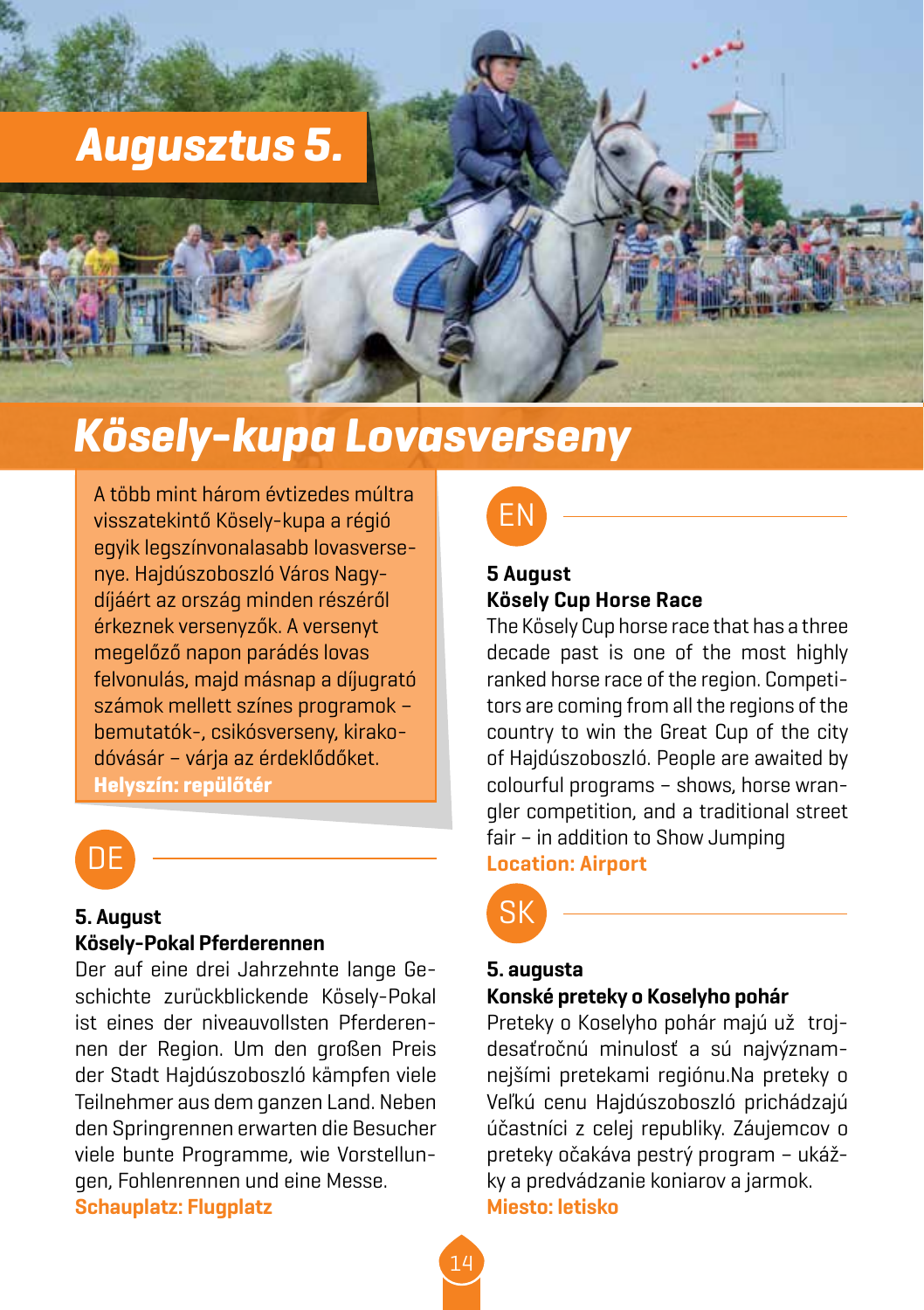### *Augusztus 19.*

# *Hungarospa ünnepi koncert*

Az év szezonzáró bulijaként Hajdúszoboszló szabadtéri strandján Révész és Závodi-Piramis évek élő koncertjén szórakozhatnak a vendégek. A koncerteket látványos tűzijáték zárja! **Helyszín: Hungarospa strand**



#### **19. August**

#### **Livekonzert mit Piramis zum Jahrestag des Hungarospa**

Zum Abschluss der Sommersaison erwartet Piramis ab 21 Uhr das Publikum mit ihrem Livekonzert. Zu Ehren des Feiertags der Staatsgründung ende das Programm mit einem spektakulären Feuerwerk. **Schauplatz: Hungarospa Strandbad**



#### **19 August Hungarospa Birthday Piramis live concert**

The closing event of the summer season where the public will be awaited by the live concert of Piramis starting from 9.00 p.m. The program will end with spectacular fireworks in honour of the celebration of the establishment of the state.

**Location: Hungarospa open air bath**



#### **19. augusta**

#### **Hungarospa slávnostný živý koncert speváčky Piramis**

Záverečné podujatie letnej sezóny, kde o 21.00 divákov víta živý koncert speváčky Piramis. Na počesť osláv štátnosti program končí s veľkolepým ohňostrojom.

**Miesto: Pláž Hungarospa**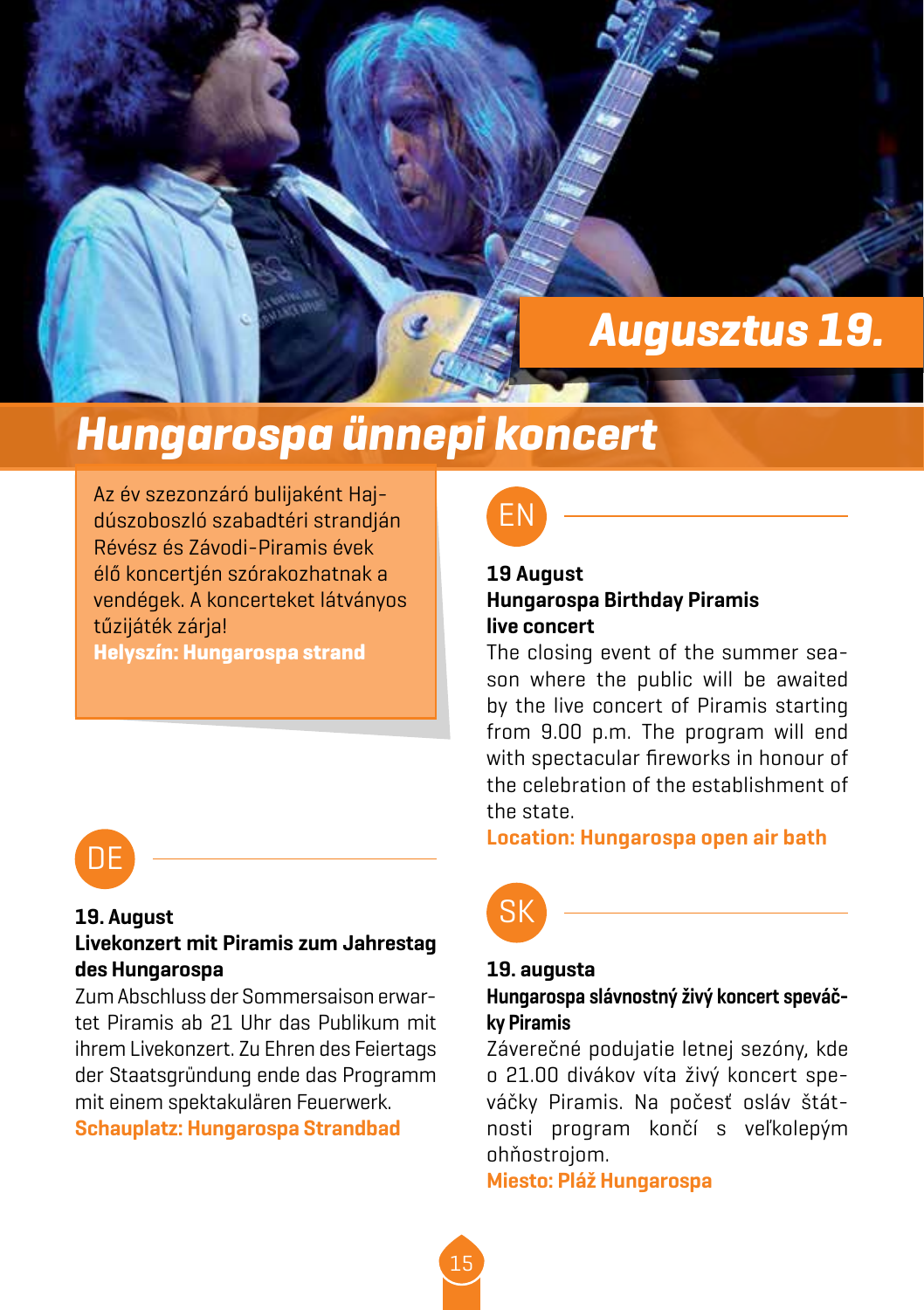# *Szeptember 14-16.*

# *Hajdúszoboszlói Bioétel- és Borfesztivál*

Magyarország egyedülálló gasztronómiai eseménye, melyen bio alapanyagokból helyben készült ételkülönlegességek kóstolása közben kiváló magyar pincészetek boraival ismerkedhetnek meg az érdeklődők. A szórakozást népzenei- és könnyűzenei koncertek, valamint egyéb kísérőprogramok biztosítják. Egészség és bor- e kettő itt összeforr! **Helyszín: Szent István park**



#### **14-16. September Hajdúszoboszlóer Biospeisen und Wein Festival**

Einzigartige gastronomische Veranstaltung Ungarns, an dem die Besucher aus Biozutaten zubereitete Speisespezialitäten kosten und Weine hervorragender ungarischer Weinkeller kennenlernen können. Die Veranstaltung wird von Volksmusik- Pop Musikkonzerten ergänzt. Gesundheit und Wein wachsen hier zusammen! **Schauplatz: Szent István Park**



#### **14-16 September Hajdúszoboszló Bio Food and Wine Festival**

It is a unique gastronomic event of Hungary on the occasion of which while tasting the food specialties, delicacies prepared at the site from bio materials one may get acquainted with the wines of excellent Hungarian wineries. The event is complemented with folk music and light music concerts. Health and wine – are united here! **Location: Szent István Park**



#### **14-16. septembra Festival Biojedál a Vína**

Jedinečné gastronomické podujatie v Maďarsku , kde sa záujemci môžu oboznámiť na mieste pripravovanými špecialitami z bio surovím a vínami z vinikajúcich magyarských pivníc. Podujatie dopĺňajú vystúpenia folklórnych skupín, koncerty a populárnej hudby. Víno a zdravie – tu sa zrastie! **Miesto: Szent István Park**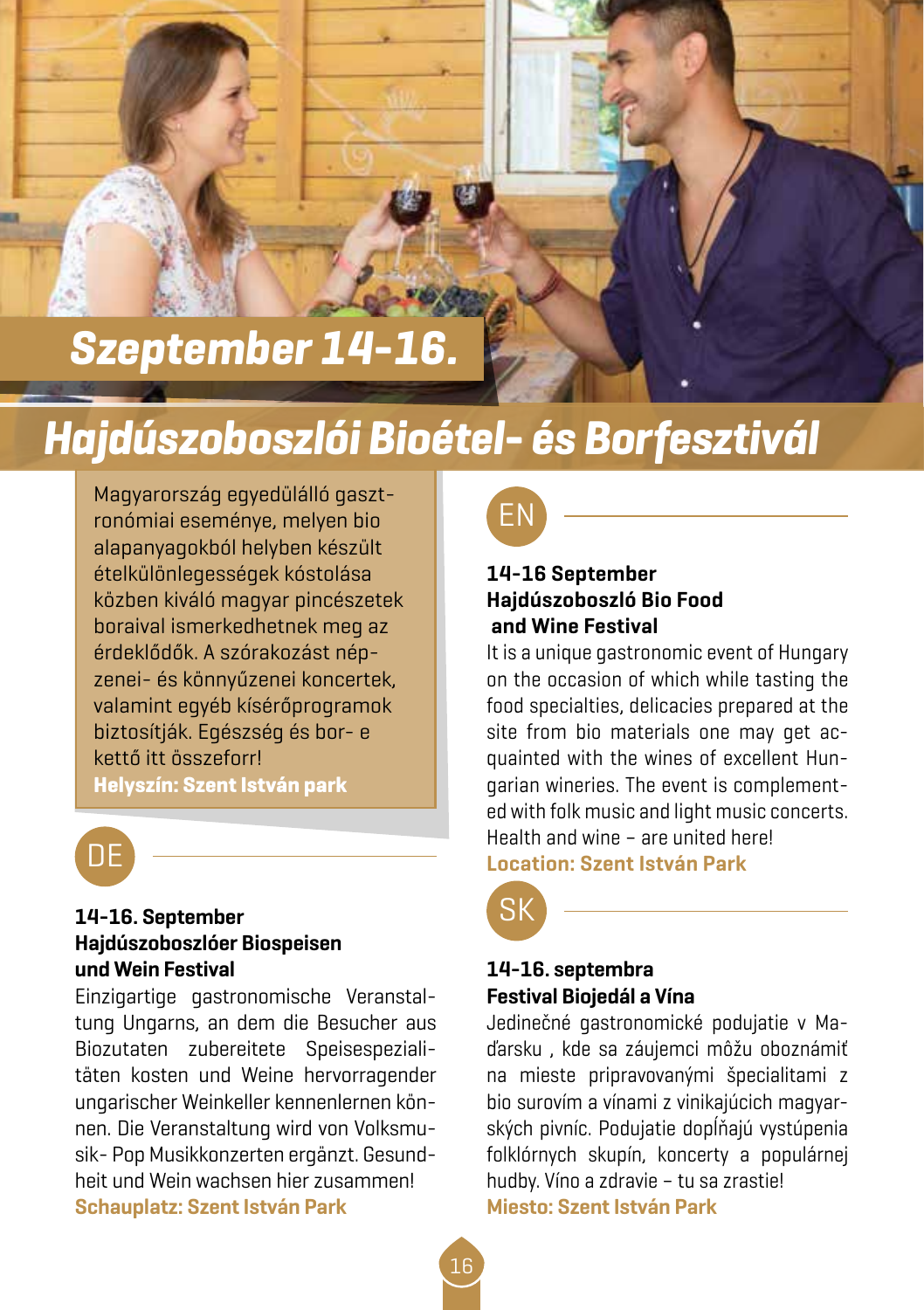

# *Szoboszlói Szüreti Mulatság*

A kiváló magyar borok ünnepe ez, ahol megelevenedik a szüretelés tradíciója. E mulatság a bor, a kultúra és a gasztronómia kapcsolatát hivatott erősíteni a hagyományok életben tartása mellett. Az ünnepi asztalra a hajdúsági ételek mellé magyar borok és pálinkák kerülnek. A rendezvényen fellépnek amatőr művészeti csoportok, alternatív zenekarok, ismert magyar előadó művészek. **Helyszín: Szent István Park**



#### **20 -22. Oktober Fest zur Szoboszlóer Weinlese**

Das Fest der ausgezeichneten ungarischen Weine, wo die Tradition der Weinlese wiederbelebt wird. Dieses Vergnügen ist dazu berufen, die Verbindung zwischen Wein, Kultur und Gastronomie zu stärken und die Traditionen am Leben zu erhalten. Auf die festlich gedeckte Tafel werden neben den Gerichten der Hajdúság ungarischen Weine und Palinkas angeboten. **Schauplatz: Szent István Park** 



#### **20-22 October Szoboszló Grape Harvest Festival**

It is the feast of excellent Hungarian wines where the tradition of harvesting becomes revived. This celebration is intended to strengthen the relationship between wine, culture and gastronomy while keeping the traditions alive. In addition to the dishes of Hajdúság region, on the festive table one can find excellent Hungarian wines and spirits, too. Visitors can enjoy demanding programs and popular Hungarian artists can be viewed.

#### **Location: Szent István Park**



#### **20-22. októbra Dožinková zábava Szoboszló**

Sviatok výborných maďarských vín s obnovením tradičného vinobrania. Táto veselica má zosilniť spojenie vína, kultúry a gastronómie pri zachovaní tradícií. Na slávnostný stôl vedľa tradičných hajdukských jedál sa podávajú maďarské vína a liehoviny - pálenka. **Miesto: Szent István Park**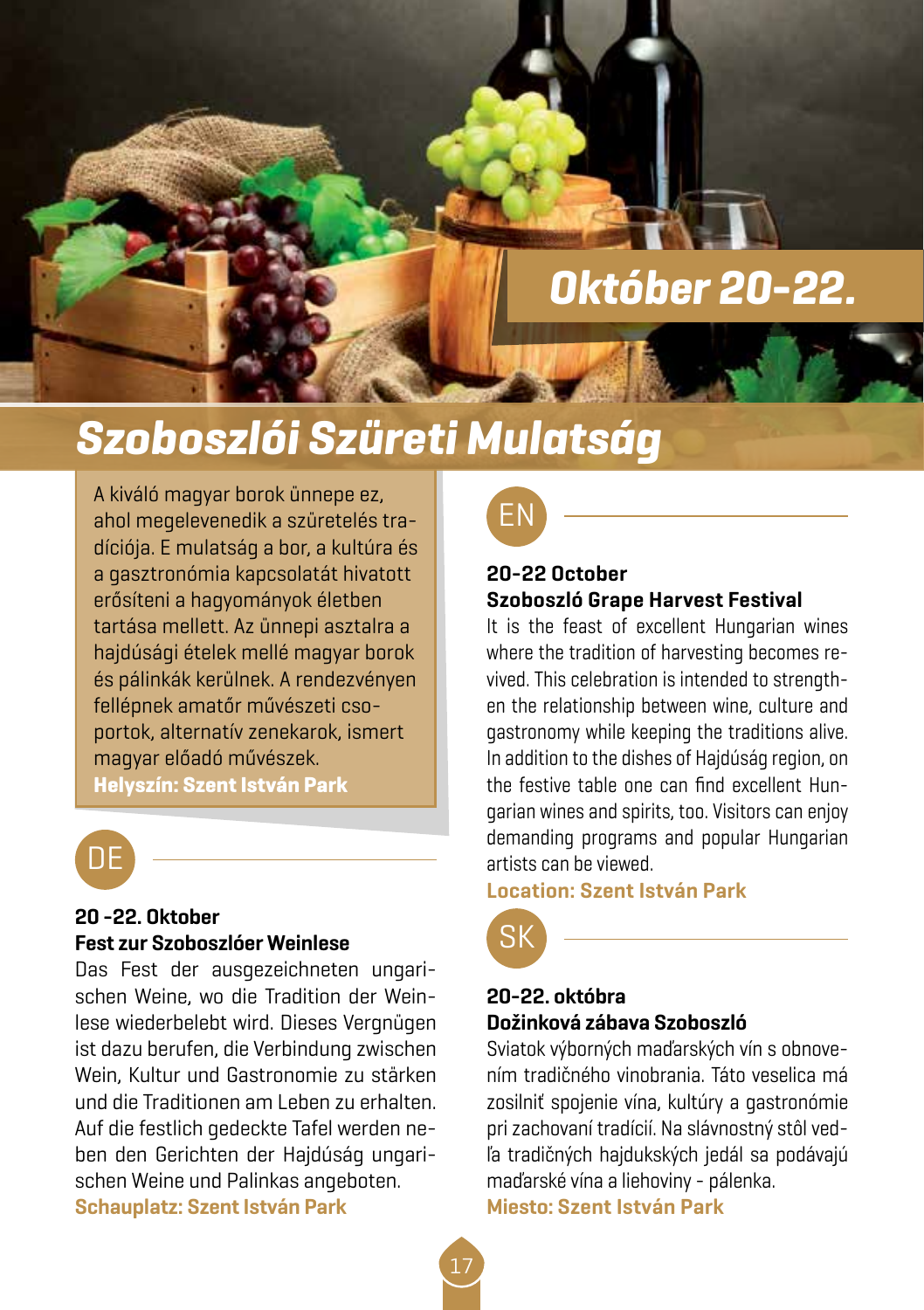# *November 16-18.*

**MALLES** 

**Aarton** 

# *Márton Napi Libalakoma*

Novemberben Márton nap hagyományai szerint Hajdúszoboszlón is újborral és libából készült ételekkel várják a látogatókat a rendezvény vendéglátói. Az év utolsó gasztrokulturális fesztiválján csak libából készített ételek lesznek terítéken, neves magyar pincészetek újbor kínálatának kíséretében. A kínálatot zenés és kulturális programok színesítik. **Helyszín: Szent István Park**



#### **16-18. November Martin Tag Gänse-Fest**

Im November wird zum Martinstag der Gänseschmaus zum Martinstag veranstaltet, wobei die Besucher neben den Gänsespeisen und Spezialitäten auch eine Kostprobe aus dem neusten Angebot bekannter ungarischer Kellereien erhalten können. Der Schmaus zieht als letztes gastronomisches Ereignis des Jahres viele Besucher an.

**Schauplatz: Szent István Park**



#### **16-18 November Goose Feast of Martin'day**

Goose Feast of Martin'day is being organized by the occassion of Martons day. Visitors may taste the latest wine offer of famous Hungarian wineries accompanied with gourmet bites of goose. The music and cultural event will be the last ceremony of the Feast where the participation is required to celebrate together this culinar event of the year. **Location: Szent István Park**



#### **16-18. novembra Husacie hody na Martina**

Podľa tradície dňa Martina v Hajdúszoboszló čakajú hostí s novým vínom a husacími jedlami organizátori podujatia.Na poslednom gastrokulturálnom festivale roka budú v ponuke len jedlá pripavené z husí v sprievode nových vín známych maďarských vinárov. Gastronomickú ponuku spestria hudobné a kulturálne programy.

**Miesto: Szent István Park**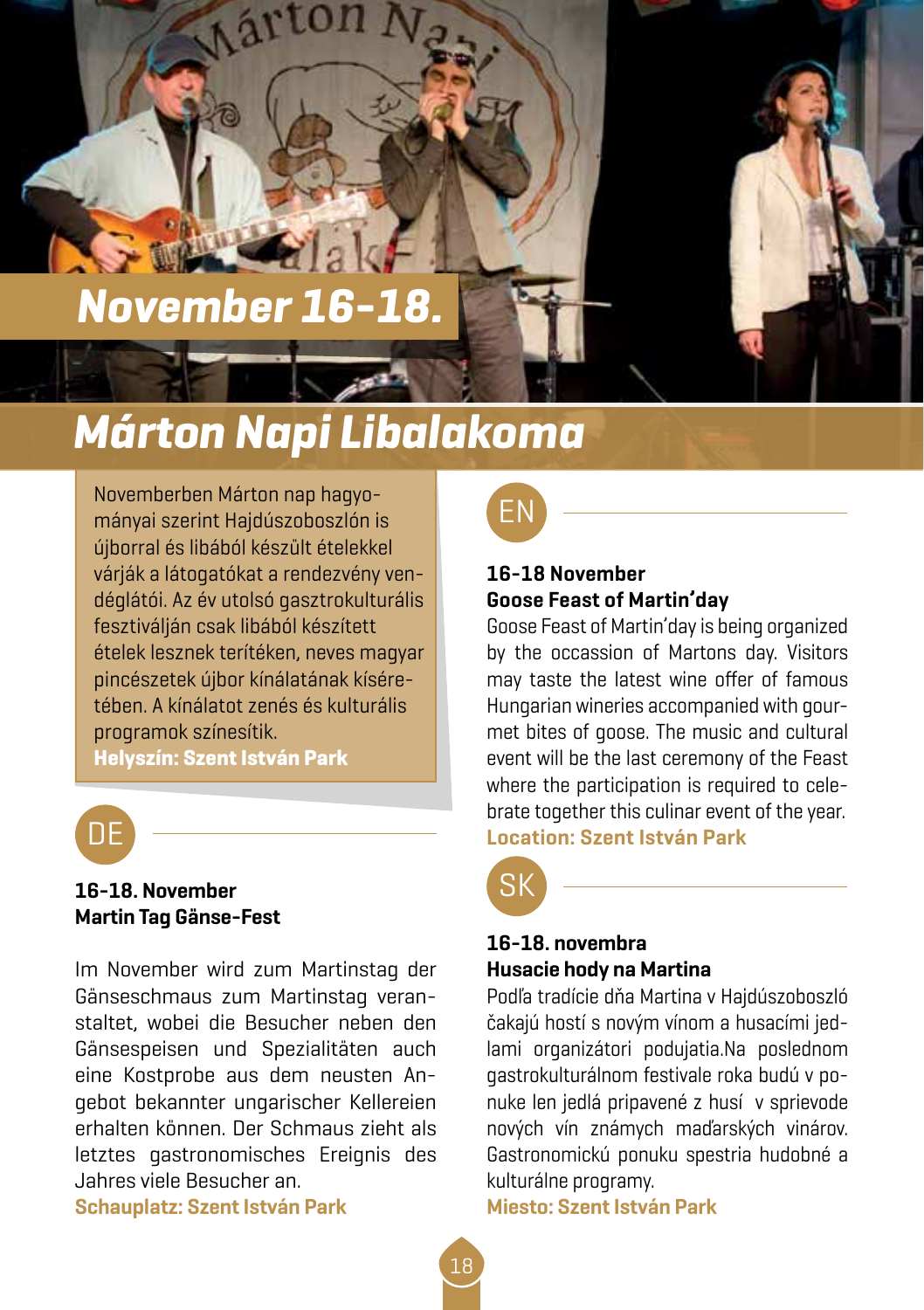

# *Óévbúcsúztató szilveszteri csergetés*

A szilveszteri csergetés több évszázados hagyomány. Úgy tudjuk, hogy elődeink 1559. december 31-én kolompszóval és ostorpattogtatással ijesztették el a Szoboszlót fenyegető török hadsereget. Az új attrakciókkal kiegészülve minden év utolsó estéjén csikósok hada űzi el a "gonosz erőket", majd nagyszabású koncertekkel és tűzijátékkal búcsúztatjuk az óévet. **Helyszín: Hősök tere**



#### **31. Dezember Peitschenhiebe am Silvester zur Verabschiedung des Jahres**

Der Legende nach haben unsere Vorfahren das Szoboszló bedrohende türkische Heer mit Glockengeläute und Peitschenhieben vertrieben. Mit neueren Attraktionen ergänzt vertreiben am letzten Abend der Nacht Hirten die "dunklen Kräfte", wonach wir das verstreichende Jahr mit einem großen Konzert und Feuerwerk verabschieden. **Schauplatz: Platz der Helden**



#### **31 December Cracking the whips on New Year's Eve**

As far as we know our ancestors on December 31, 1559 frightened off the Turkish army threatening Szoboszló with cow bells and whip cracking. Supplemented with new attractions each year an army of horse wranglers on the last evening of each year drive away the "evil powers" and we say farewell to the old year with high calibre concerts and fireworks.

**Location: Heroes Square**



#### **31. decembra Silvestrovské práskanie bičom na rozlúčku so starým rokom**

Je známe, že naši predchodcovia 31.decembra 1559 odstrašili Hajdúszoboszló ohrozujúju tureckú armádu práskaním bičov a zvukom zvonov. Posledný večer v každom roku armáda koniarov odstraší "zlé sily" a potom sa momumentálnymi koncertami a ohňostrojom rozlúčime so starým rokom. **Miesto: Hősök tere**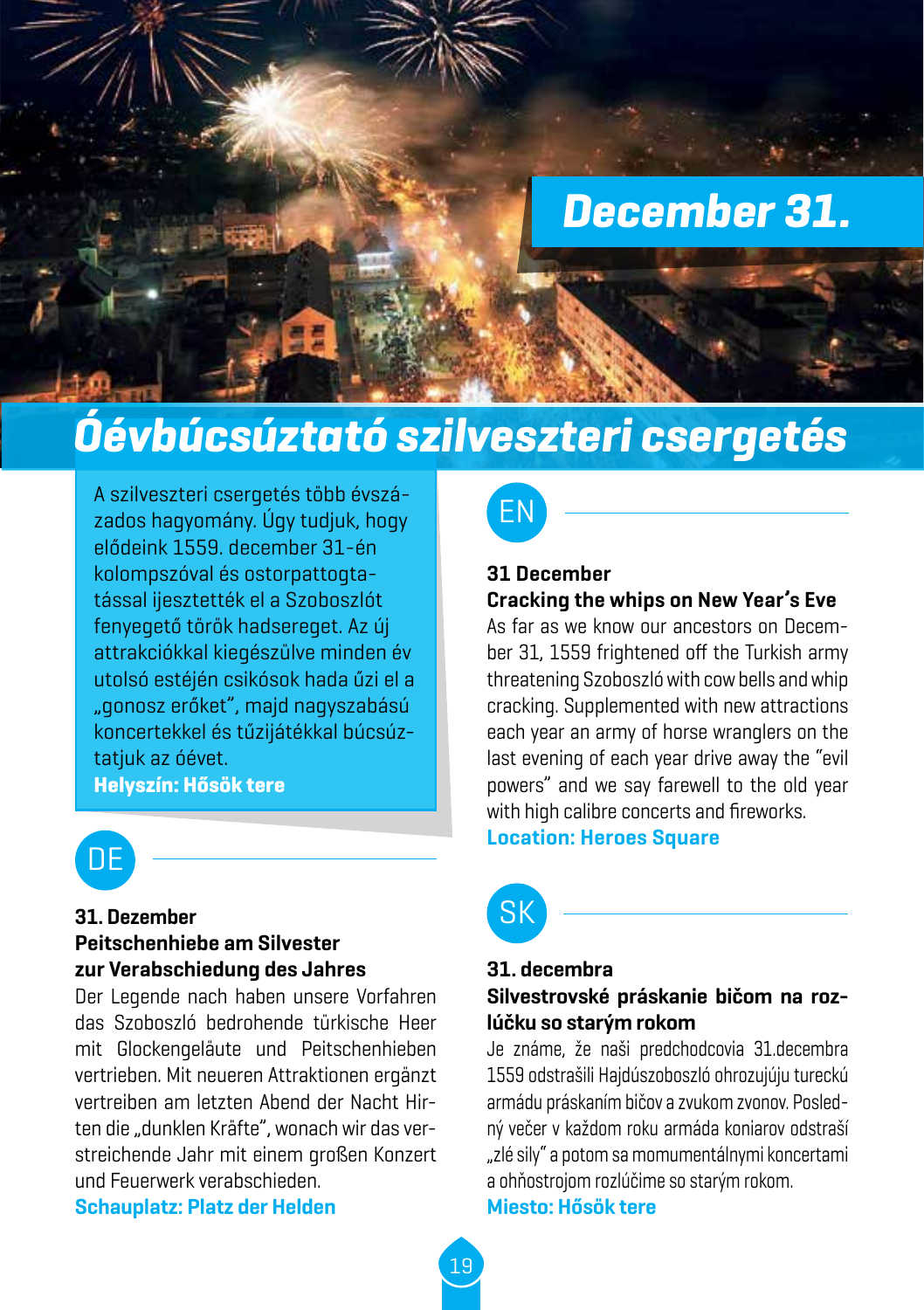

### HAPPold el! Ha Szoboszlón jársz, appunk segít szállást, programot találni.

**JOUSTON** 

Ci estate de

L. Verdequesso .











# www.hajduszoboszlo.hu

**Hajdúszoboszlói Turisztikai Nonprofit KFT.** H-4201 Hajdúszoboszló, Pf.:178 **Tourinform - Hajdúszoboszló** +36 (52) 558-928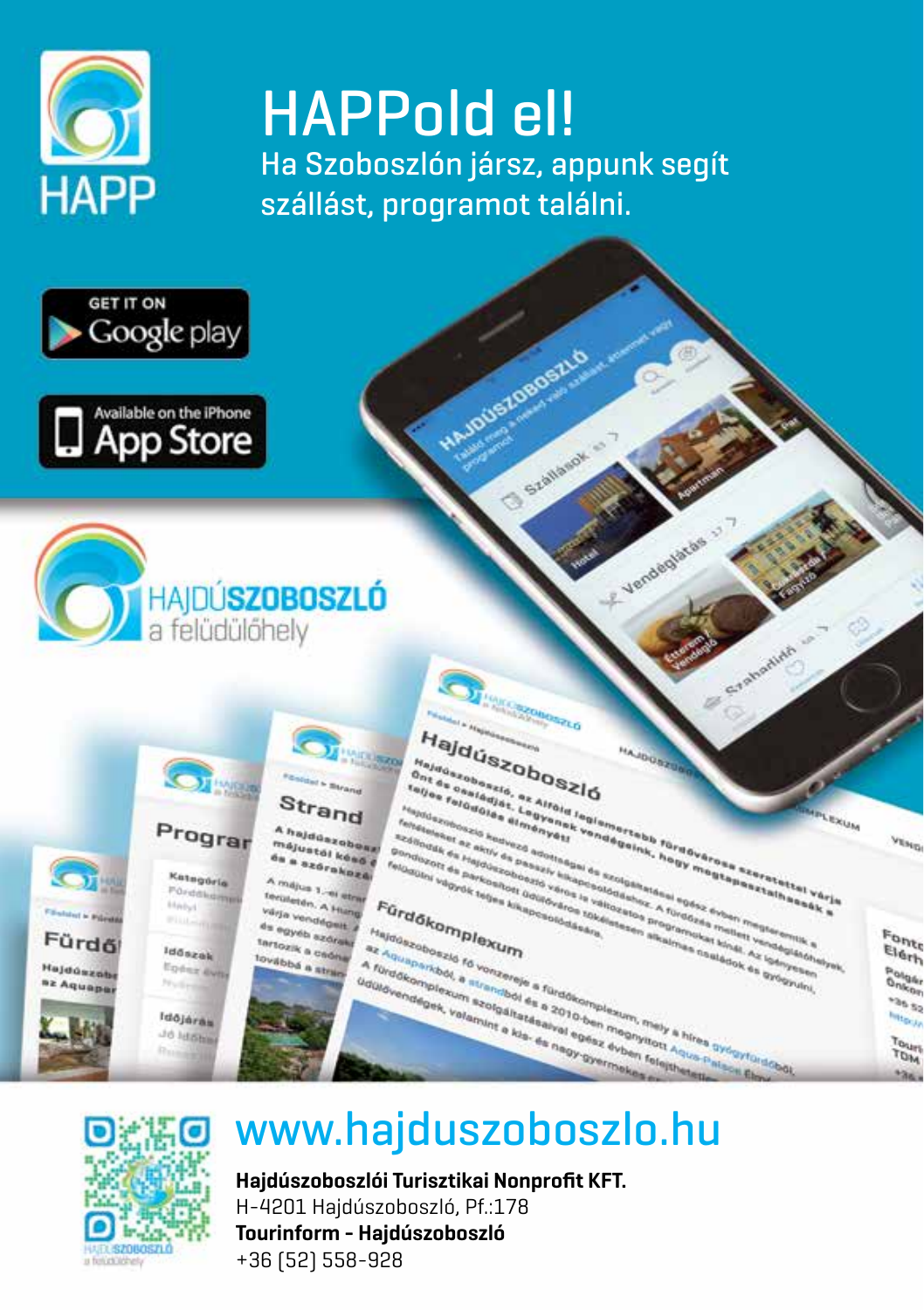# R **HAJDÚSZOBOSZLÓ**

# **SZÁLLÁS-**ÉS **ÉTTEREM AJÁNLÁS** Igényeinek megfelelően.

# **PROGRAM AJÁNLÁS**

A legfrissebb információk, ingyenes kiadványok, térképek.

# **AJÁNDÉK-**ÉS **JEGYÉRTÉKESÍTÉS**

Egyedi emléktárgyak, jegyekkoncertekre, sporteseményekre egy helyen.

#### **ACCOMODATION, RESTAURANT RECOMMENTATION**

UNTERKUNFT, **RESTAURANT EMPFFHLUNG** 

**PONUKA UBYTOVANIA A REŠTAURÁCIÍ**

#### **PROGRAM OFFER**

PROGRAMM EMPFEHLUNG

**PONUKA PROGRAMU**

#### **TICKET AND SOUVENIR SHOP**

**KARTE UND** GESCHENK **VERKAUF** 

**PREDAJ DARČEKOV A VSTUPENIEK**

Telefon: +36 52/558-928, Skype: tourinform.hajduszoboszlo E-mail:hajduszoboszlo@tourinform.hu